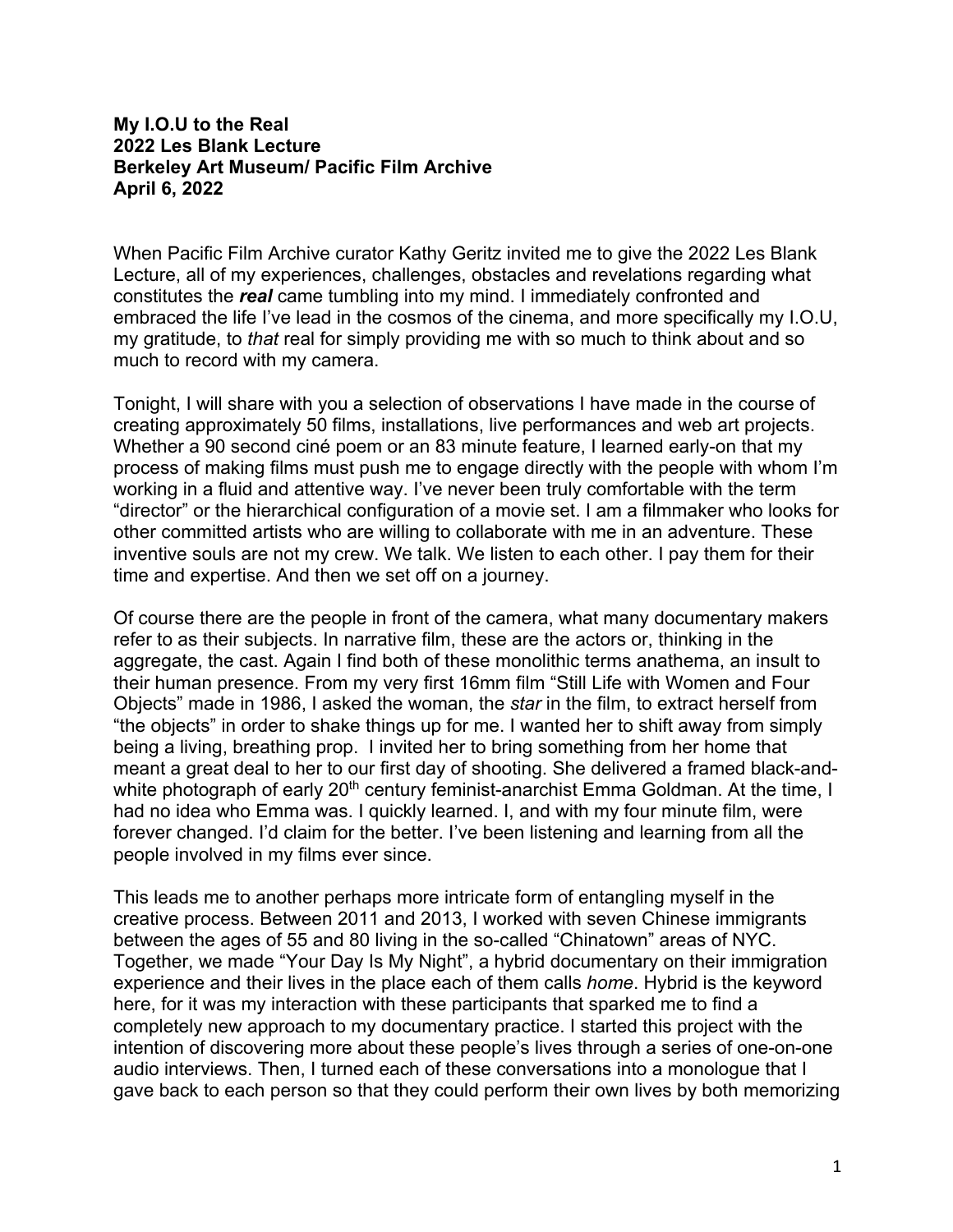their lines and also improvising, all in a dramatic context that gave them the freedom to express themselves, and a release from the intimidation and vulnerability of not knowing what would happen next. According to the seven people in my film, this in turn gave them the liberty to play with their spoken words with whim and impetuousness, not to feel indebted to the limitations of their own historic realities. At my performers' insistence, we ultimately moved the hybrid nature of the piece one step further. As a group, they pushed me to search for a story beyond their lives. They wanted me to make their job of articulating their experiences more interesting so I brought in one "wild card", a Puerto Rican woman actor who would move into their shared, filmic apartment. Her arrival transformed the piece into a story that embraced each person's immigration experience without being confined by it.

Over a two year period, we took our live performance with film to homeless shelters, museums, universities and small theaters throughout New York City. I then turned our collective work into a film. From this experience, I learned that even a more conventionally narrative film is simply a documentation of a group of people making something together. My integration of a traditional observational mode with a more theatrical engagement gave me the chance to reflect on the work I had done over 25 years earlier, as the sound recordist on Trinh T. Minh-ha's "Surname Viet Given Name Nam". This film also challenges monolithic notions of documentary truth. Some of you saw it in this very room when Minh-ha gave the 5<sup>th</sup> Annual Les Blank lecture.

I also wanted to share something about the exhibition of "Your Day is My Night" which adds another layer to our conversation around collaboration both within the film's production structure and its exhibition. The first evening that we presented this piece to an actual audience, there was a rather typical post-screening Q and A. There I stood with all of the participants in the film. When members of the audience asked these seven Chinese immigrants to the US how they felt about working on this rather experimental film, they all became quiet, then they whispered together and a few minutes later, one spokesperson came forward to say simply "We do what Lynne tells us to do." There was a hush in the room. No one knew what to say. Honestly, I felt embarrassed, at a loss for what to do. I put my microphone down, walked over to the group and explained that in the US it was okay for them to say whatever they wanted publicly, to express their feelings about their experiences without any punitive repercussions. At the next screening, they each energetically took the mic from me. With the help of a translator, they articulated their own interpretation of our shared creative process. Never before had they had the opportunity to talk so freely in public, in China or in the US.

The performers in "The Washing Society" which you will see tonight gave me another kind of gift in terms of their response to and expansion of my creative practice. In 2014 and '15, playwright Lizzie Olesker and I traipsed around New York City trying to record interviews with laundry workers. Most of them were recent immigrants who did not yet speak English or have their legal documents for living in the United States. Neither their bosses nor their husbands wanted them to talk to us. Thus, they refused to be on camera. So the two us confronted this "production obstacle" head-on. We conducted a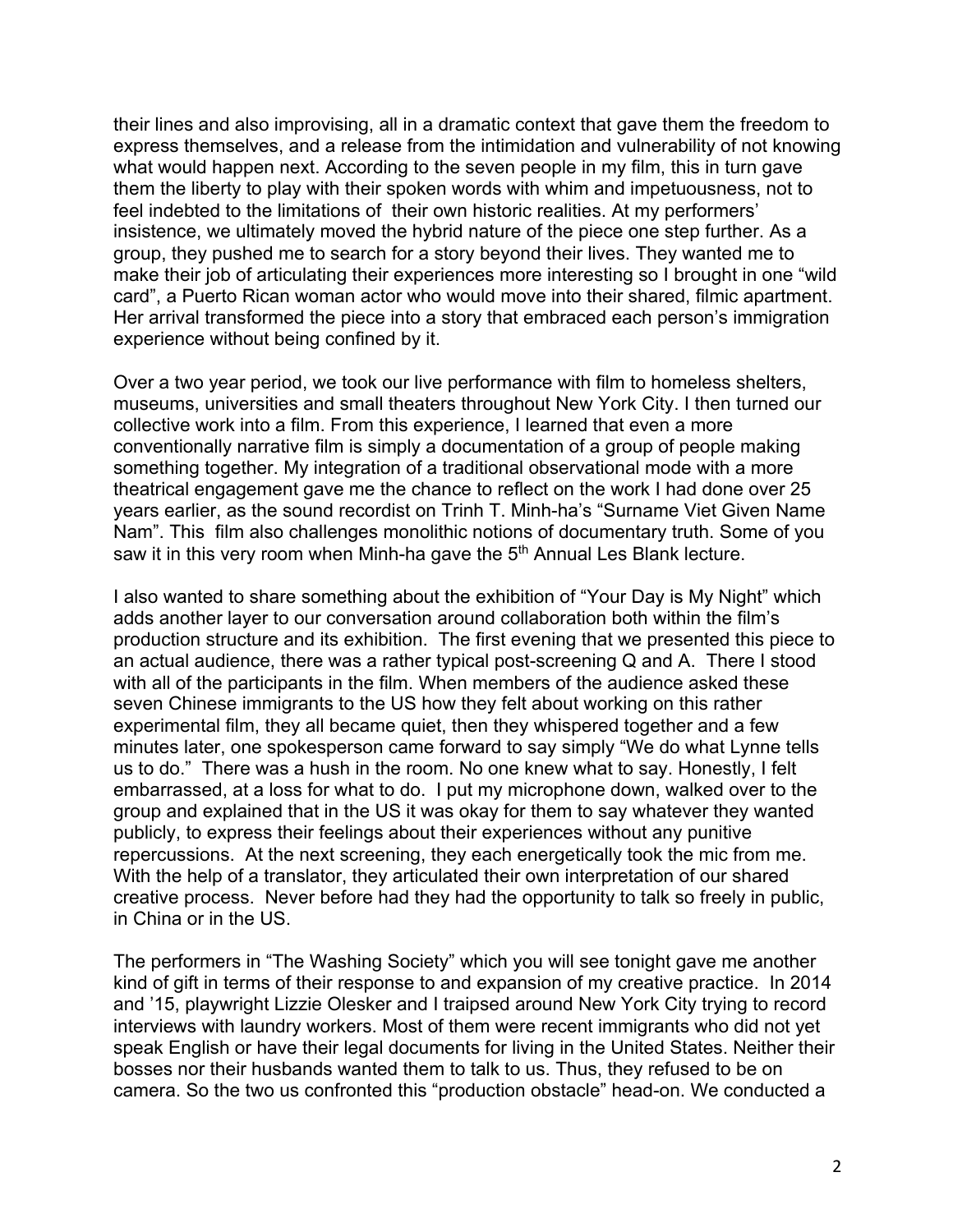series of informal non-recorded interviews and then we wrote a play that used the stories we'd heard as source material for a live performance and film. We called it "Every Fold Matters". We worked for over a year with four professional actors and dancers who were open to devising a strategy for making a site specific piece that would be performed in actual laundromats around the city. In the process, we borrowed from reality in order to create a new hybrid reality.

Veraalba, one of our performers, was formally trained as a dancer but also deeply influenced by the radical choreographic gestures of feminist thinker and filmmaker Yvonne Rainer. Through her physical investigations of folding laundry, the piece gained an exhilarating gestural vocabulary that gave our show and then our film its rhythm and its musicality.

Jasmine, an actor in the film with traditional theater experience, embraced our whole, inclusive process so profoundly that she transformed herself from an eager, responsive actor into a generative contributor. One day during our rehearsals, she texted me with the words "I've been living with my grandmother Lulabelle all of my life but she never told me she had worked in a laundry from 1968 to 1998 until I started working with you all on this show." A few days later, we were filming with Jasmine and her grandmother while *she* conducted the first documentary interview of her life. She asked her grandmother about her collective actions for better wages and working conditions. The openness of our process gave her the chance to find out more about the woman with whom she'd lived all her life. In addition, this intimate cross-generational exchange between two women in a family gave a new layer to our film.

Now, I would like to take you on a journey through my aesthetic, material trajectory as an experimental documentary filmmaker. I *need* the word experimental here because it commits me to pursuing formal investigations of the medium. This is the only way that cinema can continually tackle, confront, even tickle my curiosity about the world. What is particular to me about cinema is its embrace of sound with, alongside, underneath and beyond image. In the late 1980s, I made my first longer format documentary "Sermons and Sacred Pictures", a 30 minute portrait of Reverend L. O. Taylor, a Black Baptist minister who also shot 16mm film and collected sound recordings. At a certain point in the film, audiences are in total darkness while they hear the chatter of church congregants at a baptism in a river. At the time, this film was rejected for TV broadcast because the station producer assumed viewers would give up and turn off their televisions. Tonight I think about this film I made in my late 20s with a new perspective. I think at this moment about what theorist and poet Fred Moten calls "hesitant sociology", and about the ways that we can integrate a propensity for abstraction into an endeavor to bring attention to a subject that might not have received its rightful place in history. Where do education and exposition end and aesthetic rigor begin? Do we necessarily lose the impact of the former when we give light to the later?

In "Which Way is East", a diary film made in Vietnam in 1994, I begin with a series of richly colored Kodachrome brushstrokes juxtaposed with my own voice-over remembering what it was like to watch televised images of the war in the late 1960s. As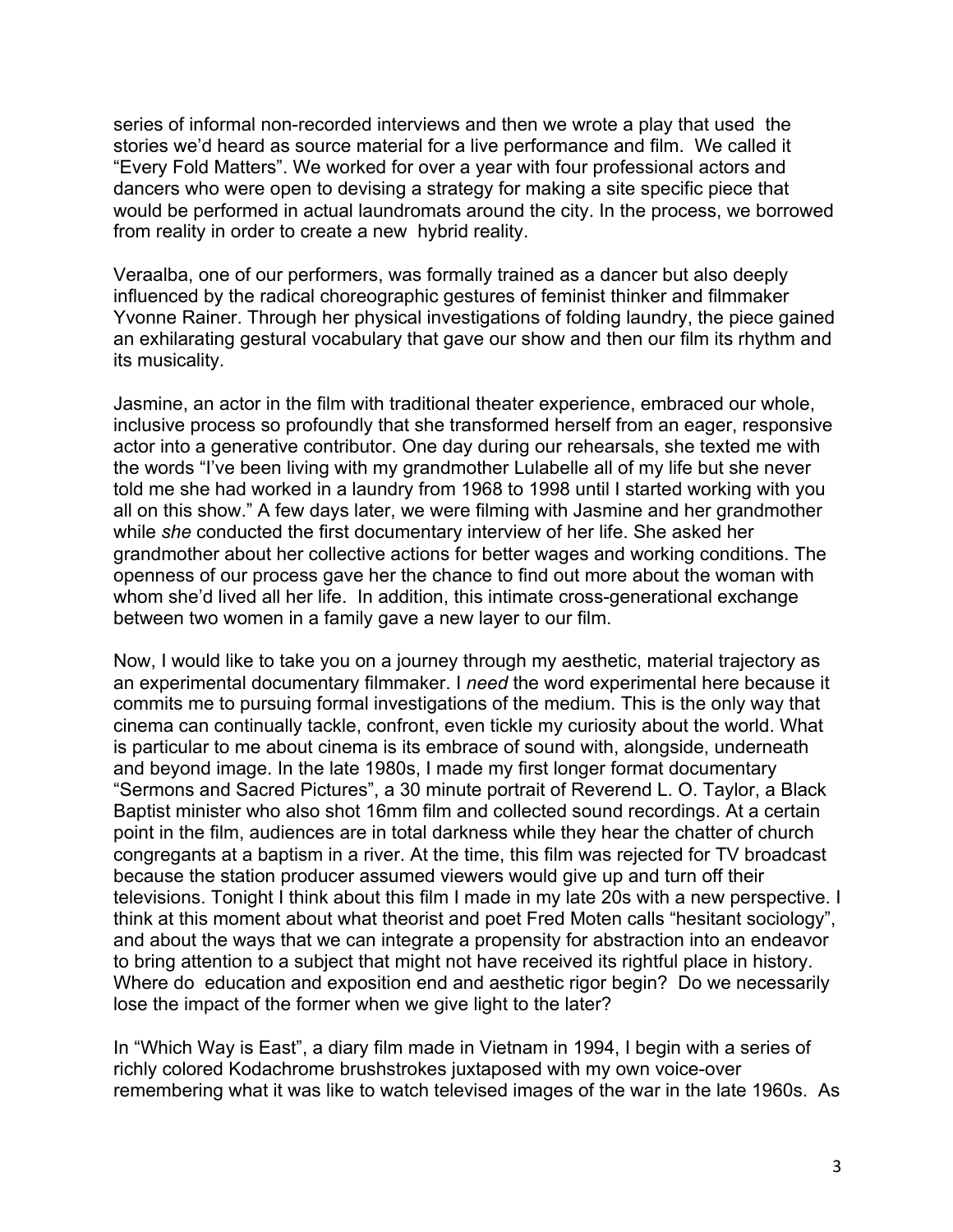a six year old child, I would lie on the living room couch with my head hanging upside down watching the screen, inverting the images, unintentionally abstracting them somehow. At that age, I just barely understood the dismal war statistics I was hearing. Within my film, I decided to make this oblique reference to the archival images of the Vietnam War rather than delivering actual illustrations from the time period. That was enough. I expected my audience to work hard to fill in this absence, a pointer to the horrifying collateral damage of the US involvement in Vietnam. Each viewer has to reckon with their own relationship to this history, as full or empty as it might be. At the time, I was cognizant of Belgian filmmaker Claude Lanzmann's refusal to provide a visual proof in the form of archival footage from the concentration camps in his 1985 "Shoah", an episodic series on the Holocaust. At that time in history, forty years after the end of World War II, he felt that that haunting power of those images would be even more searing if his audience had to rely on their internal repository. Just in the last year, I had the chance to read historian and theorist Tina M. Campt's new book Listening to Images in which she prompts readers to look at archival footage in a way that forces us to hear what was never recorded, to bring our imaginations into the synthesis and recognition of a partial history that needs, at long last, a place in our communal consciousness. The lacunas are mended by my, your and our active modes of participation. Both Lanzmann and I resisted the inclusion of images of horror, cautious about our own complicity by including them, assuming their implicit power that comes from absence.

Two weeks ago, I went to Berlin to shoot for a new film I am making called "Every Contact Leaves a Trace". I spent several days talking with an 80-year old German woman about many things, including the moment when she first became aware of the concentration camp atrocities that had been committed by the Nazis, the everyday men and women who lived in her own town. She had the chance to watch archival footage of systematic killings and so much more in Alan Resnais' 1956 documentary "Night and Fog". It all became absolutely clear. Here was the proof. When I heard this woman speak of the potency of these images, I immediately asked myself if I had failed in my own work. I'd assumed the existence of an internal archive of the horrors of the Vietnam War. In fact, it might not have been there, at least to a younger audience. Had I failed in my own obligation to manifest a history that needed examination?

In addition to a deep involvement from my compatriots in front of and behind the camera, I have come to expect a parallel engagement with my *audience*. In order for a multi-layered cinematic experience to happen, there must be a "synaptic" event that transpires. Only through this internal occurrence can we register meaning. My awareness of the aperture inside the camera convinces me that we must find intimacy with light to accomplish this kind of charged flow from screen to eye. I have had the same Bolex 16mm camera since 1987. I know her well and feel as if she knows me.

As we sit here together in this room, I would like to share with you just five images from my entire career as a filmmaker. They are part of my IOU to light, the only continuous collaborator who has remained with me for all of these years.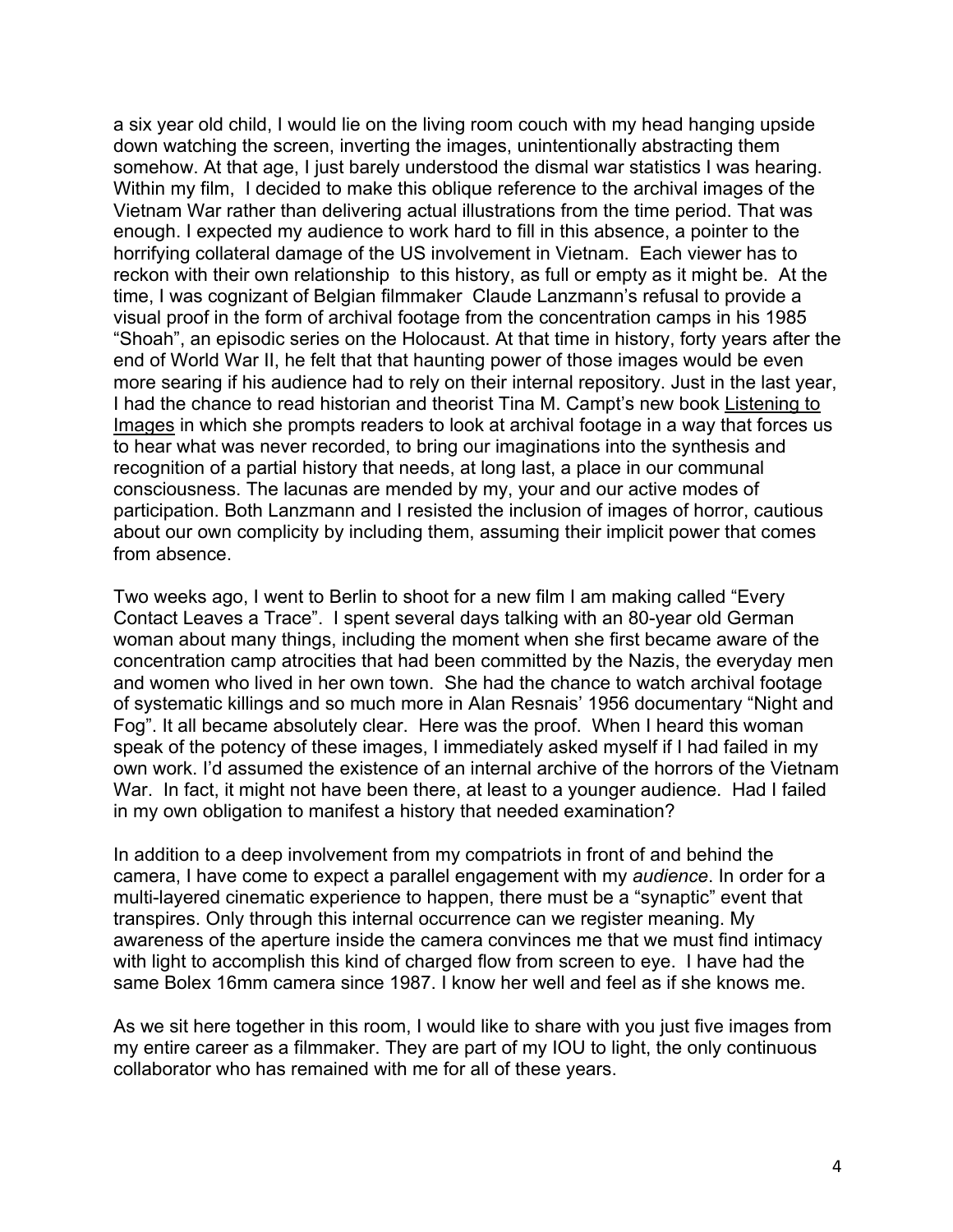

This is an image from "Still Life with Woman and Four Objects" (1986) a film falls somewhere between a painting and a prose poem. It's a look at a woman's daily routines and thoughts, interweaving history and fiction. This is the film I mentioned earlier with the framed photo of Emma Goldman.

In this image of an avocado pit just peeled and prepared for growth, you see a slant of sunshine coming through a skylight in the ceiling. This is the first time that I truly learned how to transform – via an awareness of aperture and f-stops - what the eye sees into something only the camera can witness.



In "Window Work" (2001) a woman drinks tea, washes a window, reads the paper– simple tasks that somehow suggest a kind of quiet mystery. I am the performer! Here, my hermitic, domestic space is ruptured by a backlit newspaper. It glows. As cinematographer and performer, I discover how to sculpt light through silhouette.



In, "Your Day is My Night" (2013) immigrant residents of a "shift-bed" apartment in the heart of New York City's Chinatown share their stories of personal and political upheaval.

Here light transforms Mr. Tsui's profile into a gently sloping landscape. He fills the frame completely and in the process conveys awareness and presence.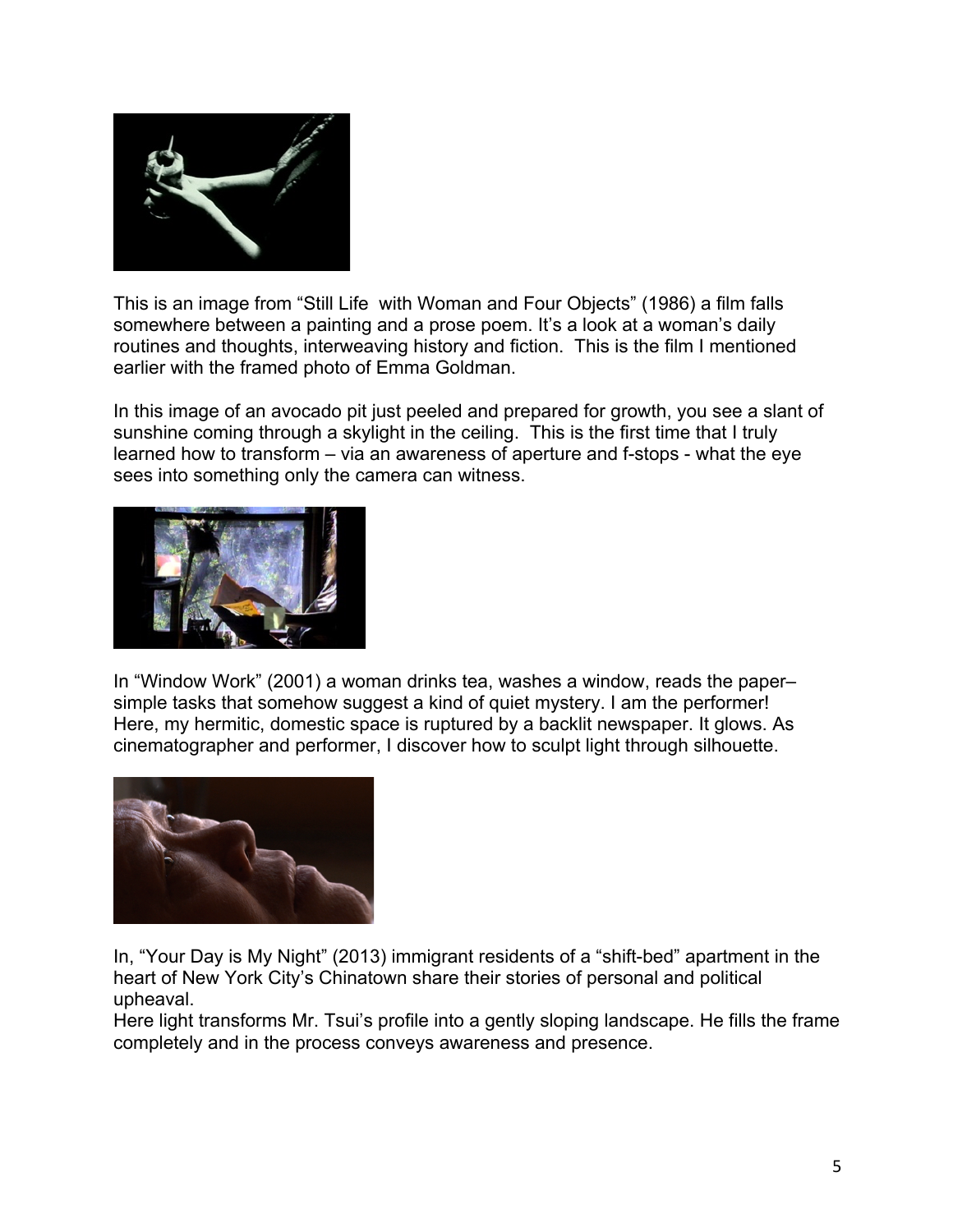

Over a period of 35 years between 1984 and 2019, I shot 8 and 16mm film, videotape and digital images of my dad. "Film About a Father Who" (2020) is my attempt to understand the web that connects a child to her parent and a sister to her siblings. Here, my father has photographed three of my siblings playing in the water in the early '90s.

This time worn image reveals my dad's point of view. There is no detail. Only light and color affirm a quality of compassion and observation, simply through the texture.



This is one of the last shots from "Film About a Father Who". It's clearly a degraded piece of old video, having lost all of its color and detail. And yet, in its starkness, this high contrast black and white image evokes a pathos. After spending 74 minutes with me in the film, viewers are able to fill in what is missing.

In each of these light-sculpted images, I explore the concept of *distillation* which has always been at the foundation of my work. I am an experimental filmmaker and a poet. Thus I am far more interested in the associative relationship between two things, two shots or two words than I am in their cause and effect, or their narrative symbiosis. For me, a distillation is a container for ideas and energy, a concise manifestation of a multivalent presence that does not depend on exposition. A distillation is not a metaphor; it's more like metonymy and synecdoche, where a part stands in for a whole, and is just enough.

I once asked a student of mine why she wanted to make documentary films. She told me that she wanted to make gifts. Just that single word helped me to better understand the ways that this kind of practice can embrace so much about life. Working with and beside reality allows us to feel relevant but also gives us the chance to share something